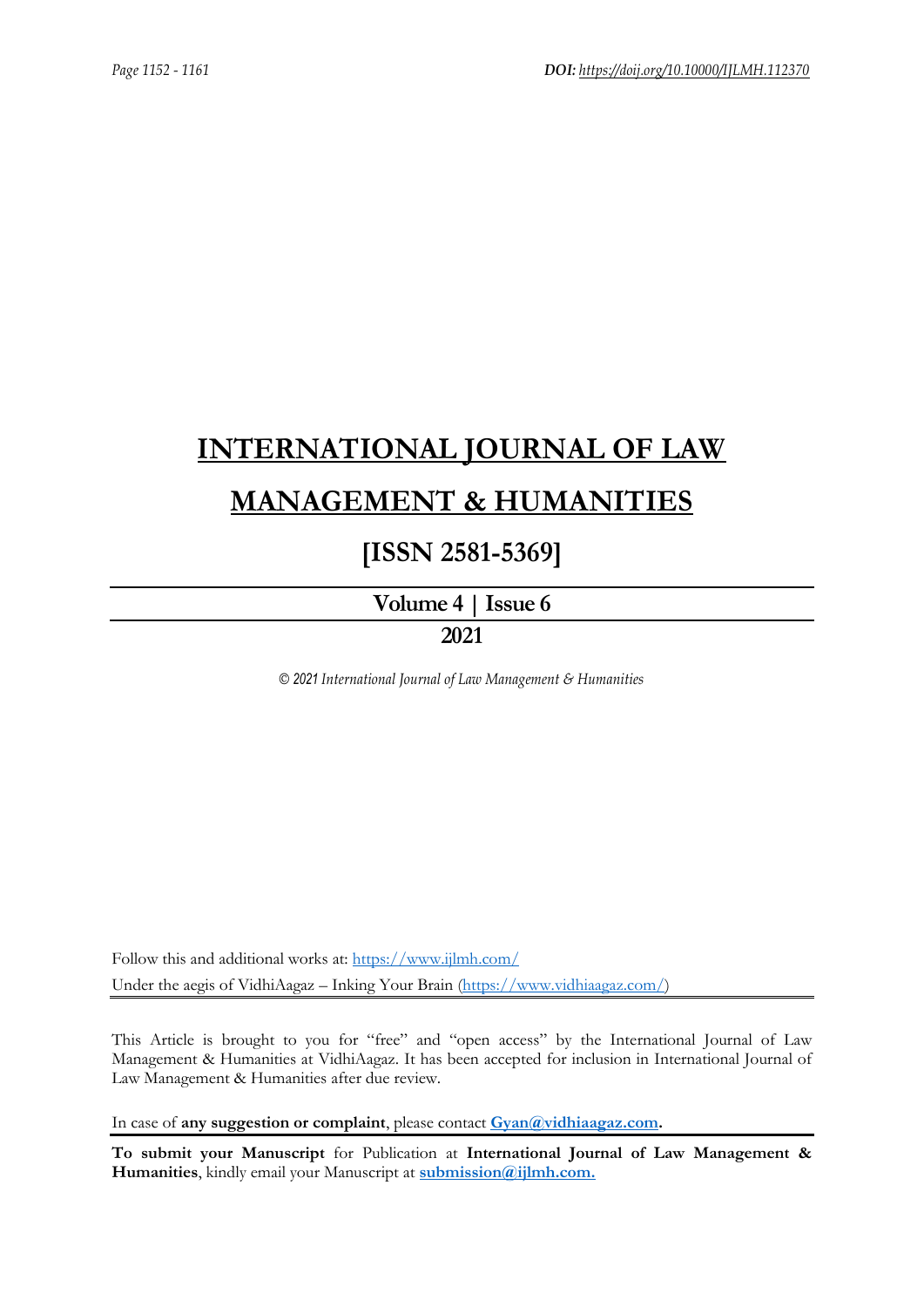## **Mental Disorder and Commission of Crime: Analysis of Legal Position in India**

#### **MOHAMMAD ZAHEER MOQIMY<sup>1</sup>**

#### **ABSTRACT**

*Mental illness affects the thinking and behavior of the person causing discomfort or disability. The causes of mental illness are not well understood, but what is certain is that genetic factors, various stresses and the type of interaction or connection with others, depression, insanity, anxiety, and obsession can be called mental illness.* 

*Section 84 of IPC also speak about insanity as a defense as Act of a person of unsound mind at the time of doing a crime or incapable of knowing the nature of the act, or that he is doing what is either wrong or contrary to law.<sup>2</sup>*

*According to section 84 can we say these circumstances such as, becoming flustered and out of control for a variety of reasons under certain circumstances or sometimes we feel sad, and sometimes a state of tension and anxiety, anger and confusion overwhelms us that these states do not last long, which studies in psychiatric hospitals show a direct link between the majority of crimes and mental illness, that situations are very common in our daily behaviors can be used as a defense after committing a crime which has led to irreversible crimes.*

*So the present study (Mental disorder and commission of crime - Analysis of legal position in India) examined the mental disorders and crime relation, deference between mental illness and mental disorders, types of mental disorders and factors of mental disorder and its legal position in India with reference of foreign books.* 

*Keywords: Mental disorder, Insanity, Unsoundness of mind, Section 84, Defense.*

#### **I. INTRODUCTION**

Each person's mental strength consists of accuracy, understanding, will, intelligence, emotion, and memory, whenever one of these components is damaged, it leads to anxiety, mental problems, changes in actions and behavior of a person.

Studies in most countries show that there are conflicting perceptions between mental illness and crime. The first group believes that an arrested person should not be punished if he has

<sup>&</sup>lt;sup>1</sup> Author is a student at University Law College, Bangalore University, India.

 $2$  The Indian penal code, 1860 (act 45 of 1860), s. 84.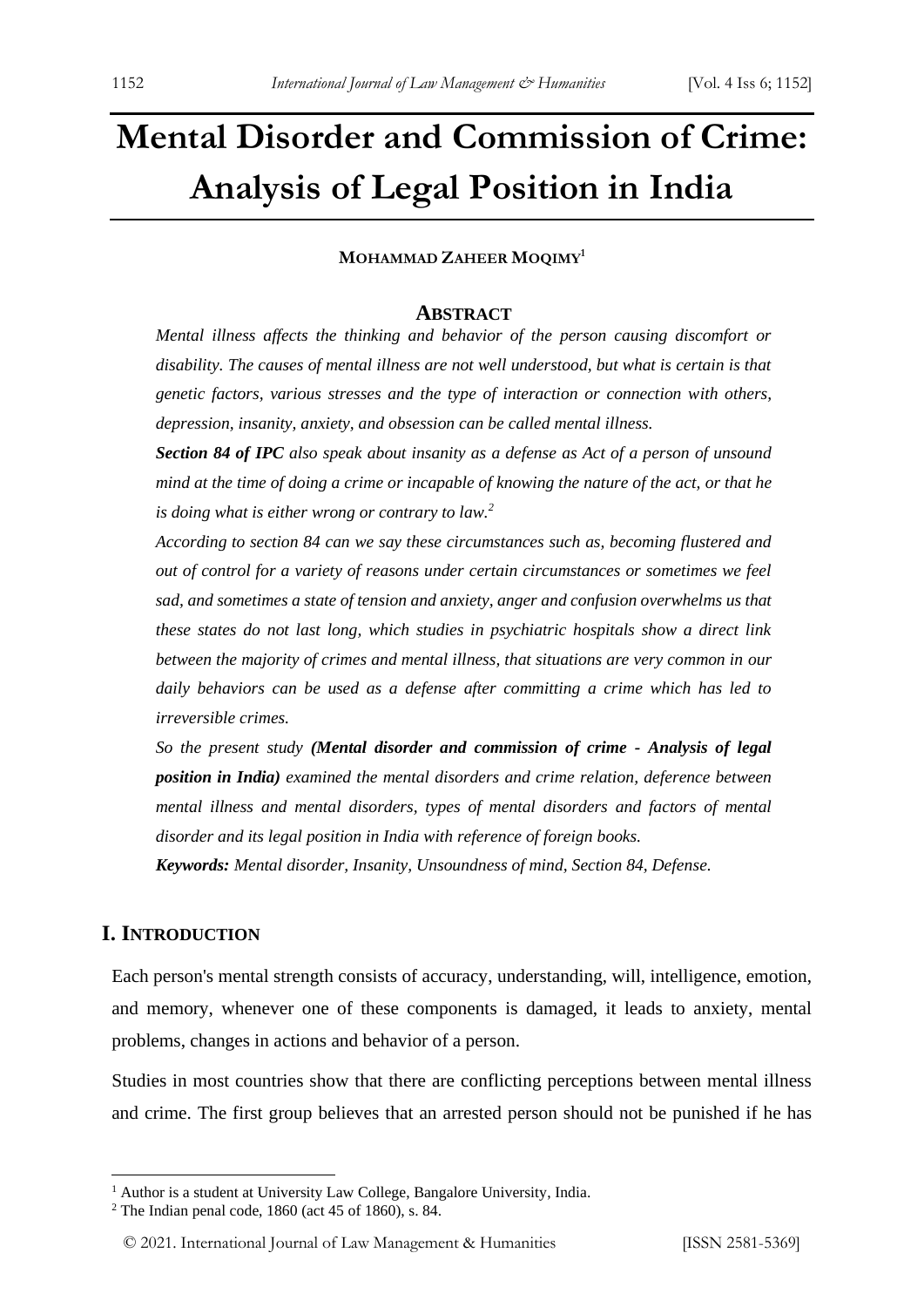mental health problems at the time of the crime because he is unaware of the consequences of his actions, and commit less guilt than a normal person, while another group emphasizes less punishment because they give priority to the right to life and equality.

The positive dimension of mental health is stressed in the world Health Organization (**WHO**) definition of health as: "Health is a state of complete physical, mental and social well-being and not merely the absence of disease or infirmity"<sup>3</sup>

#### **II. MENTAL DISORDER AND CRIME**

So far, it can be said that the term mental illness has been used in relatively different meanings, but it is also clear when I say mental illness belongs to a specific group, which can be said to be a disease that is associated with the mind and consciousness of each person.

The Mental Health Act of 1983 in England and Wales divided "mental disorder" into four categories: "mental illness, mental retardation, psychotic disorder, and any other mental disorder or disability."**<sup>4</sup>** Psychiatrists believe that people with mental disorders are the result of damage to the brain, and they believe that the brain is the center of intelligence of each person, understanding, and perception, and to perform each action, the command is issued from the brainand other parts of the body is doing that command. Whenever the slightest defect or injury is found in the brain, it causes mental confusion and instincts, depriving the person of the power to understand the consequences of good and bad deeds, and provides the ground for committing various crimes and causing dangerous situations.

It should be noted that mental disorders are relatively different from mental illnesses. In mental and intellectual disorders, the intellect and human brain are imperfect and underdeveloped but mental illness due to the weakness of injuries in others such as damage in the brain, problems in childbirth and various diseases cause mental illness.<sup>5</sup> It should also be noted that in mental illness, two people can have the same illness but have different movements and behaviors. In fact, this is why we cannot have an accurate definition of mental illness.

#### **III. ROLE OF MENTAL DISORDER IN CRIME**

When a person becomes mentally ill or has a behavioral disorder, it is likely to damage that person's beliefs, because there is always a conflict between a healthy person's beliefs and a sick person' the mentally disorders cannot distinguish between good and bad due to their mental

<sup>3</sup> Navin Kumar, Criminal Psychology, LexisNexis: Haryana, 2015, Pg.No.34

<sup>4</sup> Dr. D.K. Sharma, Psychology of crime: Random Publication, Delhi, 2019, Pg.No. 76.

<sup>5</sup> Shafi. Salih, Criminology: Hamid Publication, Kabul, 2016, Pg.No. 107-108.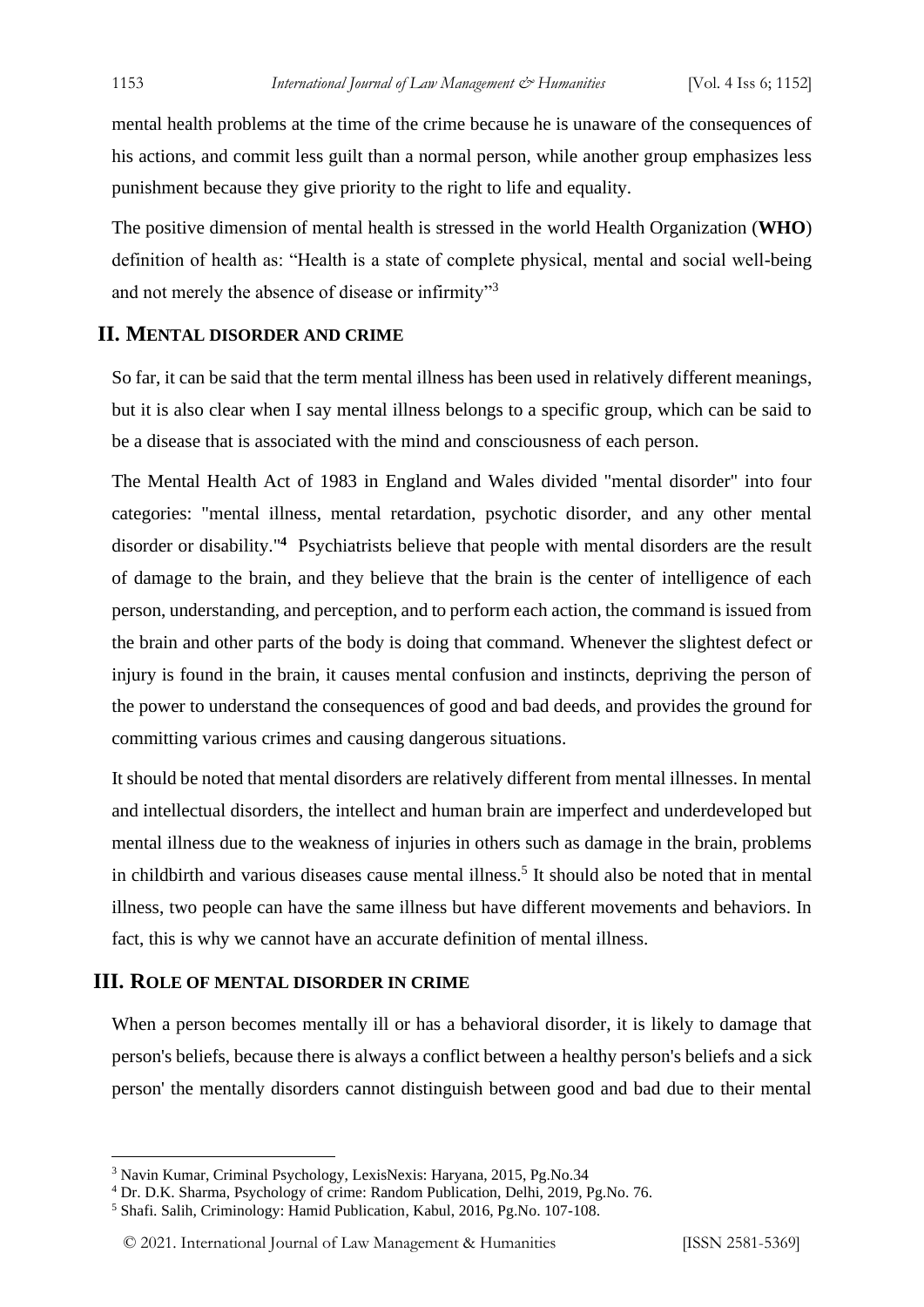problems, these beliefs lead to the commission of a crime. <sup>6</sup> People who suffer from a mental illness sometimes knowingly and sometimes without knowing the consequences of their crime unknowingly commit a crime.

Mentally disorders have a completely different view of themselves than ordinary people in the crimes, for example, in a crime, people with depression may express their symptoms or a crime from a violent point of view, that situation can be quite normal for the majority of people in society, and the crimes committed by such individuals result in legal action.

It has often been observed that patients with mental disorders also commit suicide besides other crimes, as depression and anxiety are very common types of mental disorders. Sometimes suicide causes a world of criminal questions because there have been cases in the past where a person has killed a group of people or his family before committing suicide and still the nature of crime is unknown.<sup>7</sup>

#### **IV. KINDS OF MENTAL DISORDERS**

People with mental disorders are physically healthy but mentally ill and as a result of the disease their emotional and voluntary powers are damaged. Emotions, morals, and behavior of the nervous person are unbalanced, emotional, hurried, unstable, and constantly anxious and worried. As we have said before, anxiety is one of the most obvious symptoms of this disease, and that is why the patient is constantly fighting with himself, and this sometimes causes crime, and it must be said that it would be a completely wrong idea to say that all mentally ill people which has disorders and commit crimes are criminals.

Due to the lack of personality development, such people feel inadequate and feel the need and the support of others in daily life, the patient is constantly anxious and fearful, and in terms of low capacity and feeling of fatigue, <sup>8</sup> the patient becomes disinterested in work and life, causing distraction.

These are the most common and important types of mental disorders:

#### **(A)Insanity**

Simply a person who has lost her intellect due to mental disorderliness and has lost the power of understanding is called insane. In **Section 84** of the Indian Penal Code, a person of an

<sup>6</sup> Rosen, M. J., & Teasdale, Mental Illness and Crime. The Encyclopedia of Crime & Punishment. 2016

<sup>7</sup> Fazel, S., & Grann, The population impact of severe mental illness on violent crime: American Journal Psychiatry, 2006, Pg No1397-1403.

<sup>8</sup> Taj Zaman. Danish, who is the criminal and what is criminology: Kaihan publication, Iran, 2011, Iran, Pg No. 161.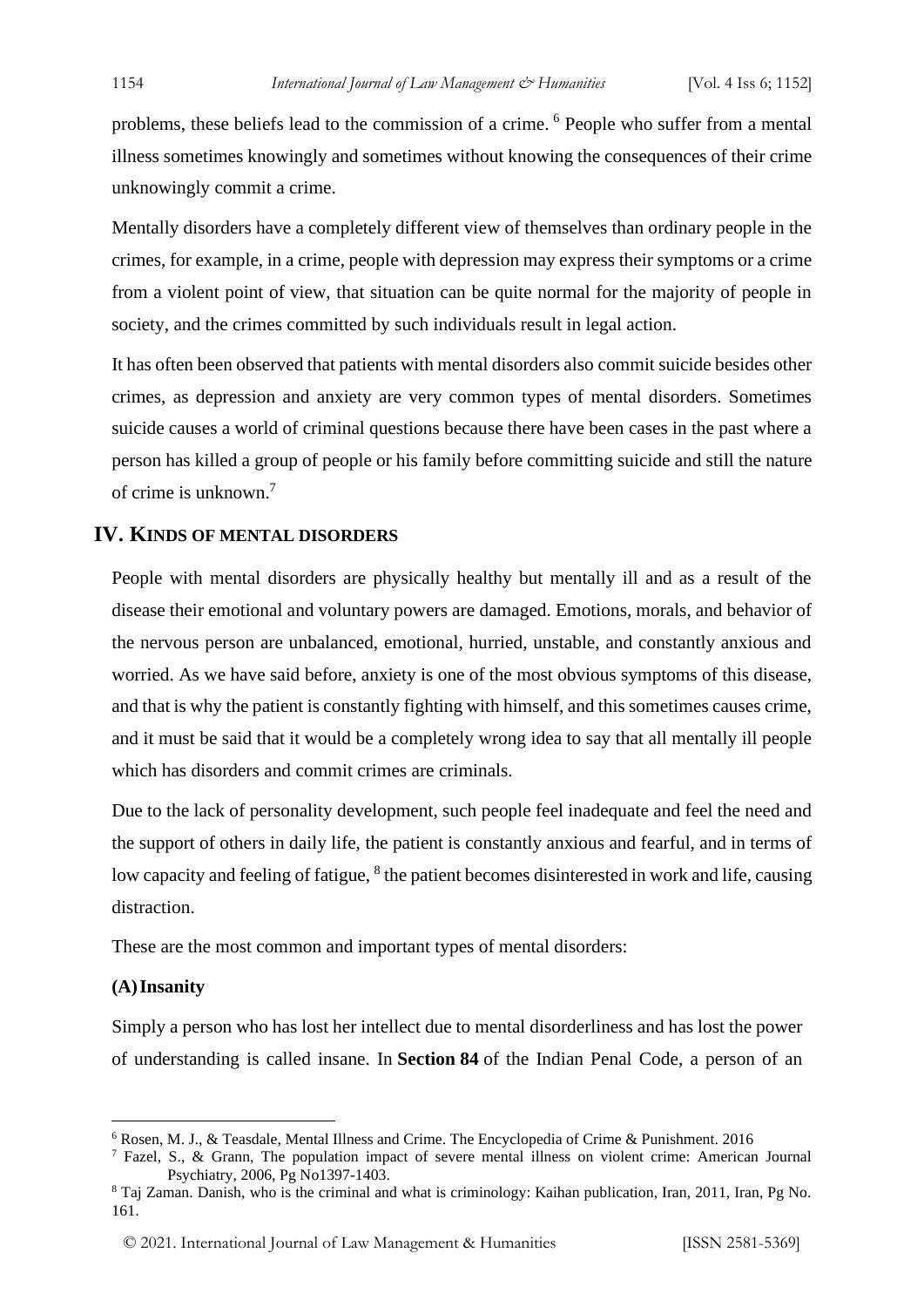unsound mind means a person does not know the consequences of his crime because of mental disorders.

According to the first paragraph of section (67) of the Afghan Penal Code, insanity is defined as: "A person who lacks comprehension and consciousness at the time of committing a crime due to insanity or other mental illnesses will not be punished."<sup>9</sup> In nature, insanity may occur as a weakness of congenital (intellectual, stupid) or incidental mental powers due to the disease "general paralysis, premature dementia". Also, insanity may lead to a state of psychotic illness, that is, a complete disorder of mental life and a disturbance of consciousness, such as paranoia or schizophrenia.

Insanity can be natural or acquired, also sometimes occurs continuously and sometimes temporarily and briefly. In this regard, we can divide insanity into three parts depending on the crime.

- i. **Insanity before committing a crime:** This means that the person was initially insane and later recovered and subsequently committed a crime. That this crime has no effect on the court and the punishment of the person because he has committed the crime in a normal state and with full will.
- ii. **Insanity after committing a crime:** This means that a person has committed a crime in the state of sanity and full perception, but after committing a crime, he has become insane. This type of insanity does not prevent a person from losing his criminal responsibility, because when he committed a crime, he had full accuracy and understanding
- iii. **Insanity while committing a crime:** The only insanity that can prevent the removal of criminal responsibility is the same insanity that a person suffers from while committing a crime, because the person committed the crime exactly when he lacked understanding, consciousness and will only this type of insanity is not punishable<sup>10</sup>.

#### **(B) Depression**

Depression is a common mental disorder and one of the main causes of disability worldwide. Globally, an estimated 264 million people are affected by depression. More women are affected than men<sup>11</sup>. People with depression may have many complaints in their body and life, loss of interest in life, feeling inferior, in terms of understanding and feeling weak, feeling guilty in

<sup>&</sup>lt;sup>9</sup> The Afghanistan penal code, 1976, s 67.

<sup>&</sup>lt;sup>10</sup> M. Wali. Amine, general criminal law: Mustaqbil publication, Kabul: 2014, Pg. No 209-211.

<sup>11</sup> https://www.who.int/news-room/fact-sheets/detail/mental-disorders . On 8 Dec 2021.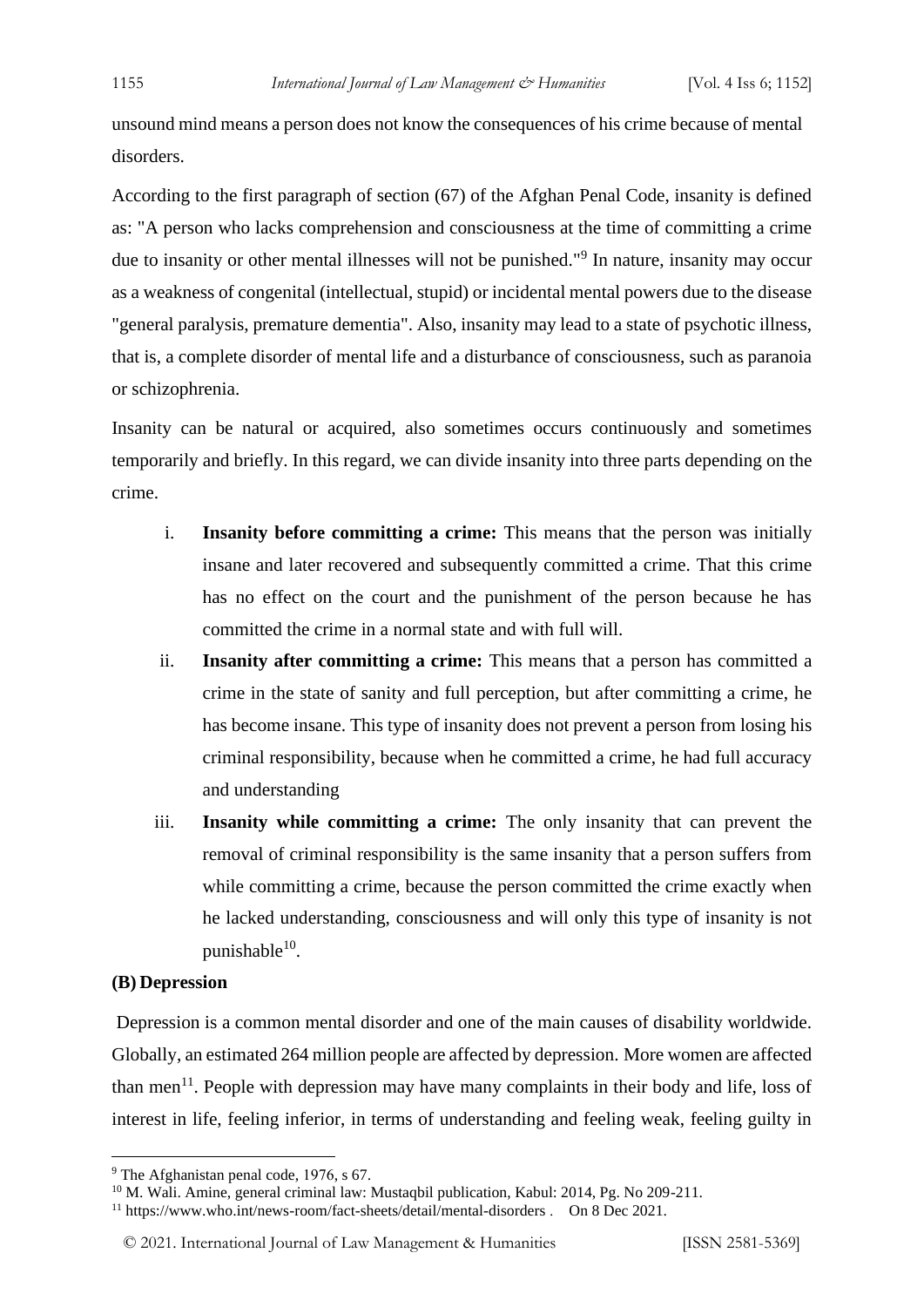the most extreme cases can be the causes of this type of disease. Depression can be long-term or recurrent, disrupting a person's social and family activities, sometimes leading to serious crimes and even suicide.

#### **(C)Anxiety and fear**

Fear is a tangible and objective event. But anxiety in neurological disease is not a real thing, but is caused by a mental illness and the highest level of suffering. The disease starts with normal anxiety and gradually turns into a crisis of anxiety that lasts for hours or days. The patient suffers from palpitations, dizziness, trembling of the hands and lips, weakness of the legs, tightness of the chest, and difficulty breathing.

When anxiety attacks are continuous and intermittent, they are called anxiety attacks. And mental disorders that also reduce a person's strength and ability, all of which can lead to suicide or to commit crimes for escaping responsibility and daily suffering.<sup>12</sup>

#### **(D)Bipolar Disorder**

This type of disorder also cannot be said new or the era of it is small, about 45 million people worldwide have this type of disease. <sup>13</sup>Usually in this type of disease, the sufferer has two diseases at the same time called mania and depression, mania including's can be (madness, love, irrational interest, unreasonable and excessive excitement, reduced need for sleep, excessive activity, Speech), It should be noted that people who have manic illness and do not experience a period of depression are also considered to be bipolar disorder.

#### **(E) Epilepsy**

Epilepsy is a neurological disease that often begins with convulsions, convulsions, pain, suffocation, and this kind of disorder happiness suddenly and even person doesn't know why he done this like committing crimes, fighting, suicide etc. For example: Someone was talking to his friends friendly, suddenly interrupting the negotiations and throwing himself out of the window, after being saved from death, and in response to why he did so, he said: I had surrendered to a great force.<sup>14</sup>

#### **(F) Paranoia**

In psychiatry, the term "paranoia" is used more than any other term in mental illness. It is a Greek word meaning "delusion". In ancient Rome and Greece, paranoia was also referred to as

<sup>&</sup>lt;sup>12</sup> Taj Zaman. Danish, who is the criminal and what is criminology: Kaihan publication, Iran, 2011, Iran, Pg No.162.

<sup>13</sup> https://www.who.int/news-room/fact-sheets/detail/mental-disorders . On 8 Dec 2021.

<sup>&</sup>lt;sup>14</sup> Mahdi. K. Fundamentals of Criminology: Tehran University Publication, 2014, Pg. No 449-450.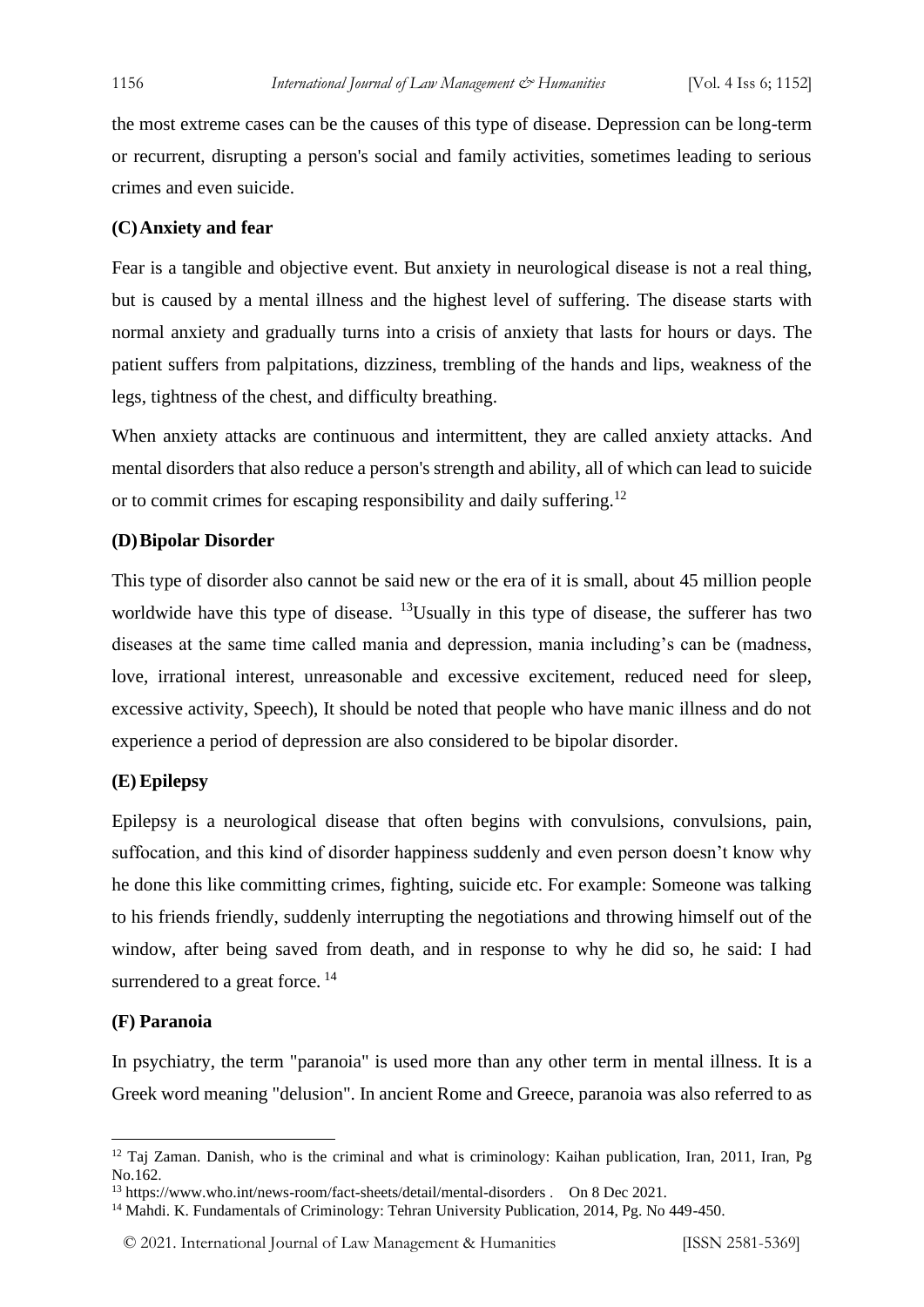a mental disorder. In this type of patients, two personality types are observed:

- a- A paranoid character whose characteristics include the illusions of oppression and arrogance, selfishness, distrust, quick-suffering and one-sidedness.
- b- Other personality traits include sensitivity, weakness, fragility and fleeting illusions. Such patients are not resistant to life events and soon suffer, become isolated and introverted. Paranoid disorders are more common in women than men.

#### **(G)Mania**

Mania is a Greek word meaning anger and rage sufferers of very active, diligent and hardworking people who have done more than usual, have the character of leadership and authority. This type of disease is a state of excessive energy in a person or a drastic change in a person's usual behavior and thought patterns that such people cannot control the opposite words in front of them.<sup>15</sup>

#### **V. FACTORS OF COMMITTING CRIME**

Factor is a phenomenon resulting from physical or mental or social status that plays an important role in the growth or increase of crime. The factors are not the perpetrator of the crime but they are supporter. The impact of the factors is different from person to person.

Factors listed below may contribute to the crime, remember that the following list is given as an example and the causative causes in this universe are not limited to them.<sup>16</sup>

- a. **Individual or biological factors:** Crime is an individual phenomenon because it depends on the vital and psychological conditions of human beings, in which we consider crime in terms of the defining role of organs.  $17$  Gender, age, limbs, face, ugliness and beauty, creation defect, blood type, mood, weakness, strength, history of disease, extra chromosome, genetic factor are the examples.
- **b. Environmental or natural factors:** Around nineteenth-century Italian physician and criminologist Lombroso initially believed that criminals inherited their guilt from their families, but it gradually came to the conclusion that they have behaviors that can be seen in some non-criminals as well. Thus, Lombroso introduced the concept of "indirect inheritance"; A concept according to which a person can also learn to commit a crime by contacting people in the community and expanded his views and to the environmental conditions such as poverty, poor education and improper looking etc.

<sup>15</sup> https://www.medicalnewstoday.com/articles/mania. 9 Dec 2021.

<sup>&</sup>lt;sup>16</sup> Mahdi. K. Fundamentals of Criminology: Tehran University Publication, 2014, Pg. No 62-63.

<sup>17</sup> Reza. Noor Baha, Criminological field: Tehran University Publication, 2013, Pg. No 171.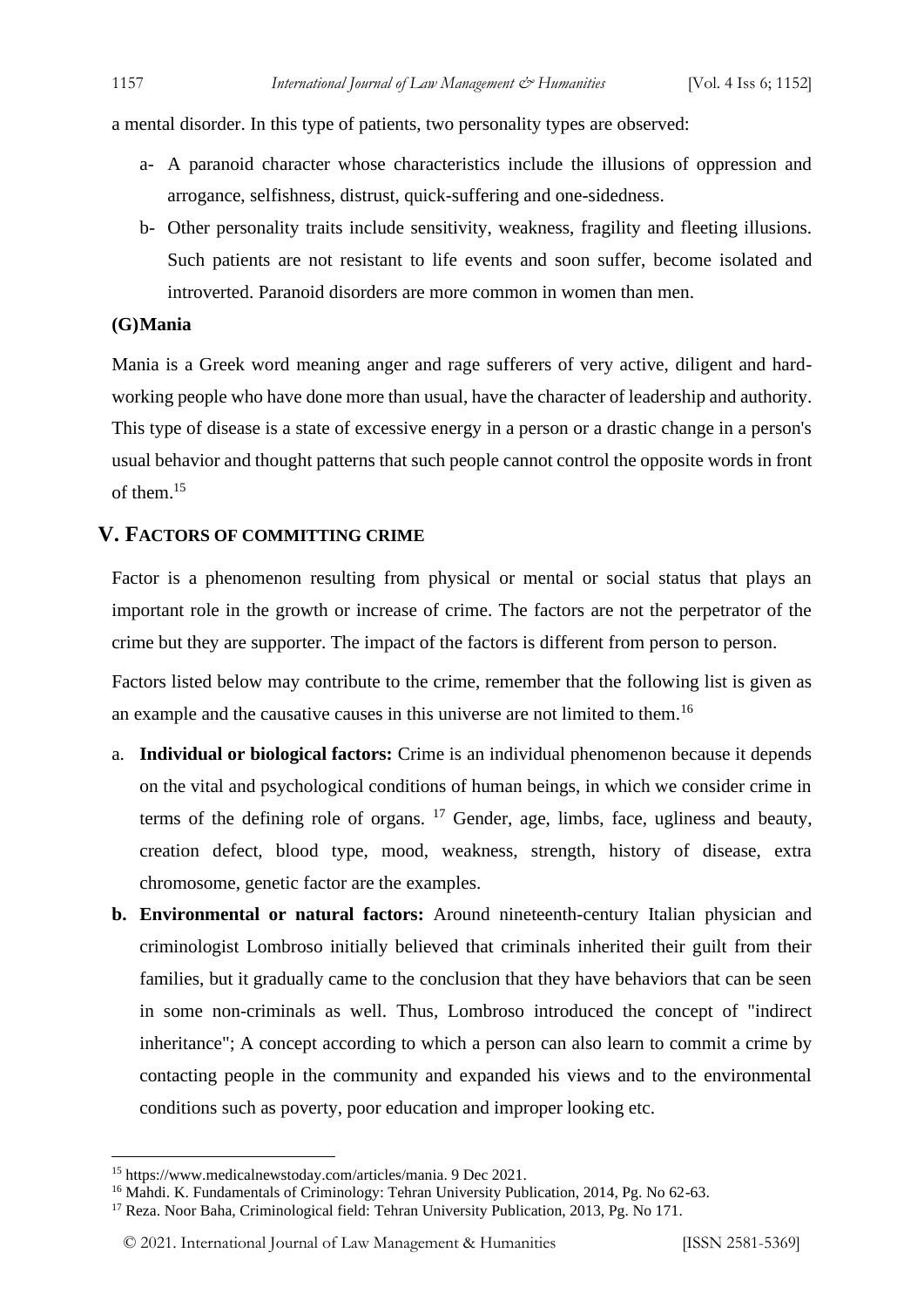**c. Mental disorder factors:** Fear, Pessimism, Selfishness, Abnormal Love, Late Happiness in Everyday Work, Hate, Resentment, Curiosity, Recklessness, Lack of Determination, Insomnia, Aggression, Rational Style, Lack of Intelligence, Daydreaming, Gossip, Suspicion, backwardness, arrogance, lack of power of expression, power-seeking, gaining a false reputation, Madness, Stinginess, Isolationism, Negative weaving, Guilt, Feeling insecure, Failure, Deprivation, Epilepsy, Mental illness, Mood disorders, Depression, Mental fatigue, Psychopathy, Schizophrenia, Paranoia, Murder madness, fire madness, multiplicity of characters,

These are can be most of the mental disorder types, and yes Law does take mental illness or insanity into account while in criminal prosecution and judge while giving judgment, and in nowadays even after committing crime if he is not in proper mental health most of the laws used to prepper a way of treatment for offenders $^{18}$ .

**d. Social and economic factors:** As we said before factors are not perpetrator of crime but it is supporter of crime, from this we can understand social and economic factors can be a supporter of crime, like being poor in society and committing crime for money, family differences <sup>19</sup> or some dealings with education and occupation goals, and even neighborhood are can be a causes of crime in social and economic factors. **<sup>20</sup>**

#### **VI. LEGAL POSITION OF MENTAL DISORDER IN INDIA**

#### **(A) According to section 84 of IPC**

In-**State of Rajasthan V. Shera Ram<sup>21</sup>**, in Para 21, the Supreme Court mentioned "21. Once, a person is found to be suffering from a mental disorder or mental deficiency, which takes within its ambit hallucinations, dementia, loss of memory and self-control, at all relevant times by way of appropriate documentary and oral evidence, the person concerned would be entitled to seek resort to the general exceptions from criminal liability." In the case of **Shrikant**  Anandrao Bhosale V. State of Maharashtra<sup>22</sup>, the appellant was a police constable, charged with murdering his wife, but the Supreme Court acquitted the accused on the account of being proved patient of paranoid schizophrenia and was under treatment for unsoundness of mind since 1992 who has a family history of psychiatric illness where heredity plays a major role and in such case, the benefit of Section 84 of IPC is needed to be given. Not just that, in the

<sup>&</sup>lt;sup>18</sup> Prof. N. V. Paranjape, criminology and penology with victimology: central law publication, Allahabad, 2012, Pg. No 54.

 $19$  Richard Cloward, Delinquency and opportunity: Free press, New York, 1960.

<sup>&</sup>lt;sup>20</sup> Grijesh Shukla, Criminology: LexisNexis, New delhi, 2013, Pg. No64.

<sup>21</sup> State of Rajasthan V. Shera Ram: (2012) 1 SCC 602, Para No. 21

<sup>22</sup> Shrikant Anandrao Bhosale V. State of Maharashtra: (2002) 7 SCC 748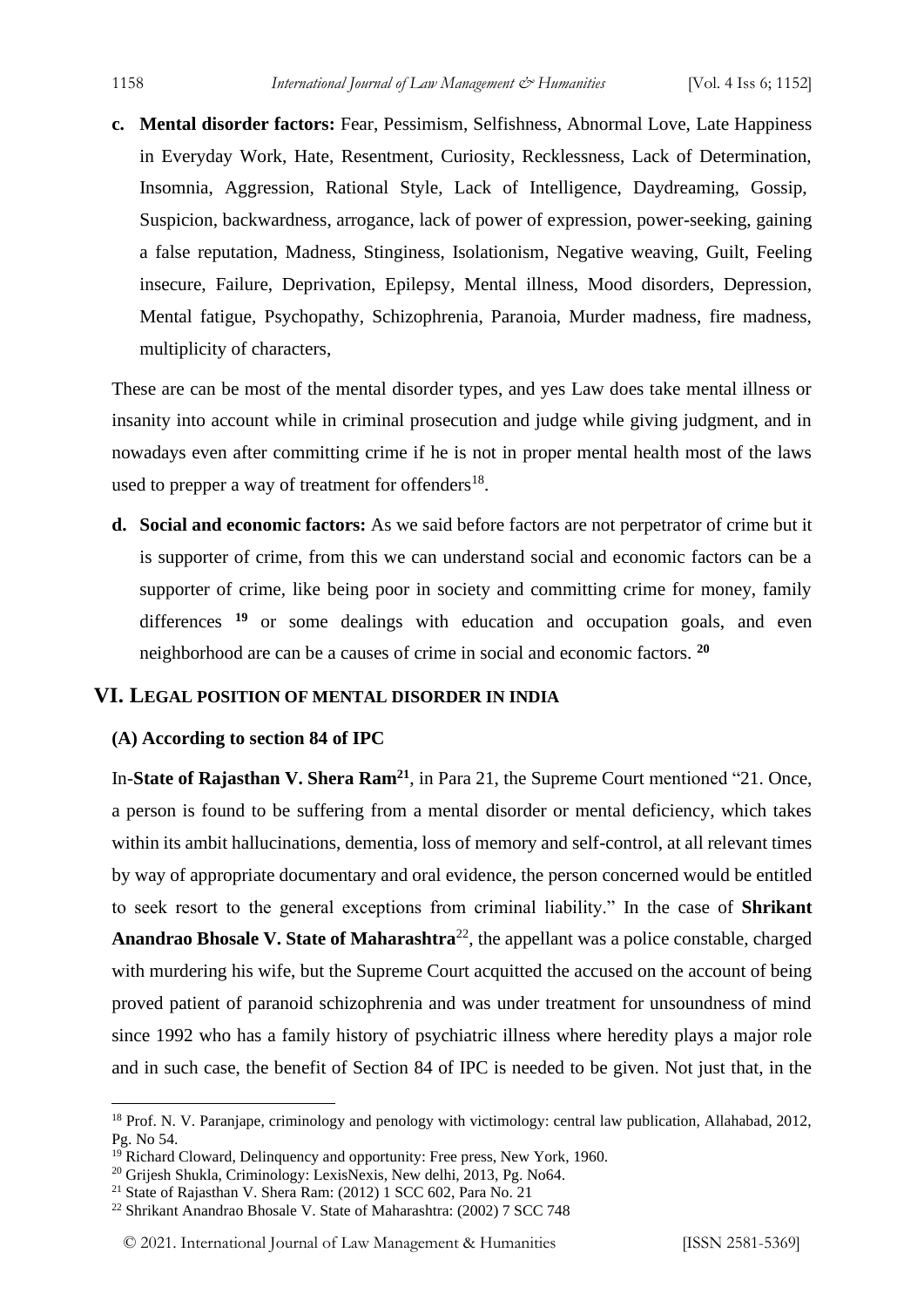case of **Kamala Bhuniya V. State of West Bengal**<sup>23</sup>, the Calcutta High Court stated where a victim and accused are in close relationship motive of crime assumed to be of unusual importance in cases where a plea of insanity has been taken. Moreover, In the case of **Ratanlal V. State of Madhya Pradesh**<sup>24</sup>, the High Court of Madhya Pradesh convicted the appellant based on not producing any expert medical evidence in defense, however, the psychiatrist testified him as lunatic under the Indian Lunacy Act, 1912 and the relatives of defense were witnessed for the same under Section 435 of IPC. Later on, the Supreme Court acquitted the appellant stating that this could not be expected from a poor villager especially on the view of medical experts after being arrested and relatives of defense need not be disbelieved. The expression used in Section 84 of IPC is 'unsoundness of mind' and not 'insanity' but there is no specific definition has been given in IPC, however, the word 'insanity' is treated equivalent to the word 'unsoundness of mind' and hence the section should be interpreted in the broader sense. Even 'insanity' itself doesn't have a specific definition. Hence in **Hari Singh Gond V. State of Madhya Pradesh**<sup>25</sup>, the Supreme Court stated that the word 'unsound of mind' and 'insanity' describes various kinds of different mental disorders, so every person who is proven mentally diseased is not ipso facto exempted from the responsibility of criminal liability.

#### **VII. CONCLUSION**

Considering that crime is not a new phenomenon, it has existed since the distant past of human life, but the type of crime has been different from time to time in different societies and today it has a more complete and advanced form taken, and of course, in committing crime, various psychological, social, environmental, personal and biological factors have played a fundamental and key role. These phenomena have led man to crime, that is, what the human conscience avoids. What is clear is that human existence consists of two material and spiritual phenomena, each of which is a crisis that occurs in human life and the human body is in a state of mental and physical disorderliness. Whenever human interests are at stake, sometimes the subconscious leads to crime.

Apart from the above, other factors should be considered in the growth and increase of crime in society, including psychological factors, people with mental and neurological disorders commit murder regardless of the cause or reason.

\*\*\*\*\*

<sup>23</sup> Kamala Bhuniya V. State of West Bengal: 2006 (1) CHN 439

<sup>&</sup>lt;sup>24</sup> Ratanlal V. State of Madhya Pradesh: 1971 AIR 778

<sup>25</sup> Hari Singh Gond V. State of Madhya Pradesh: (2008) 16 SCC 109.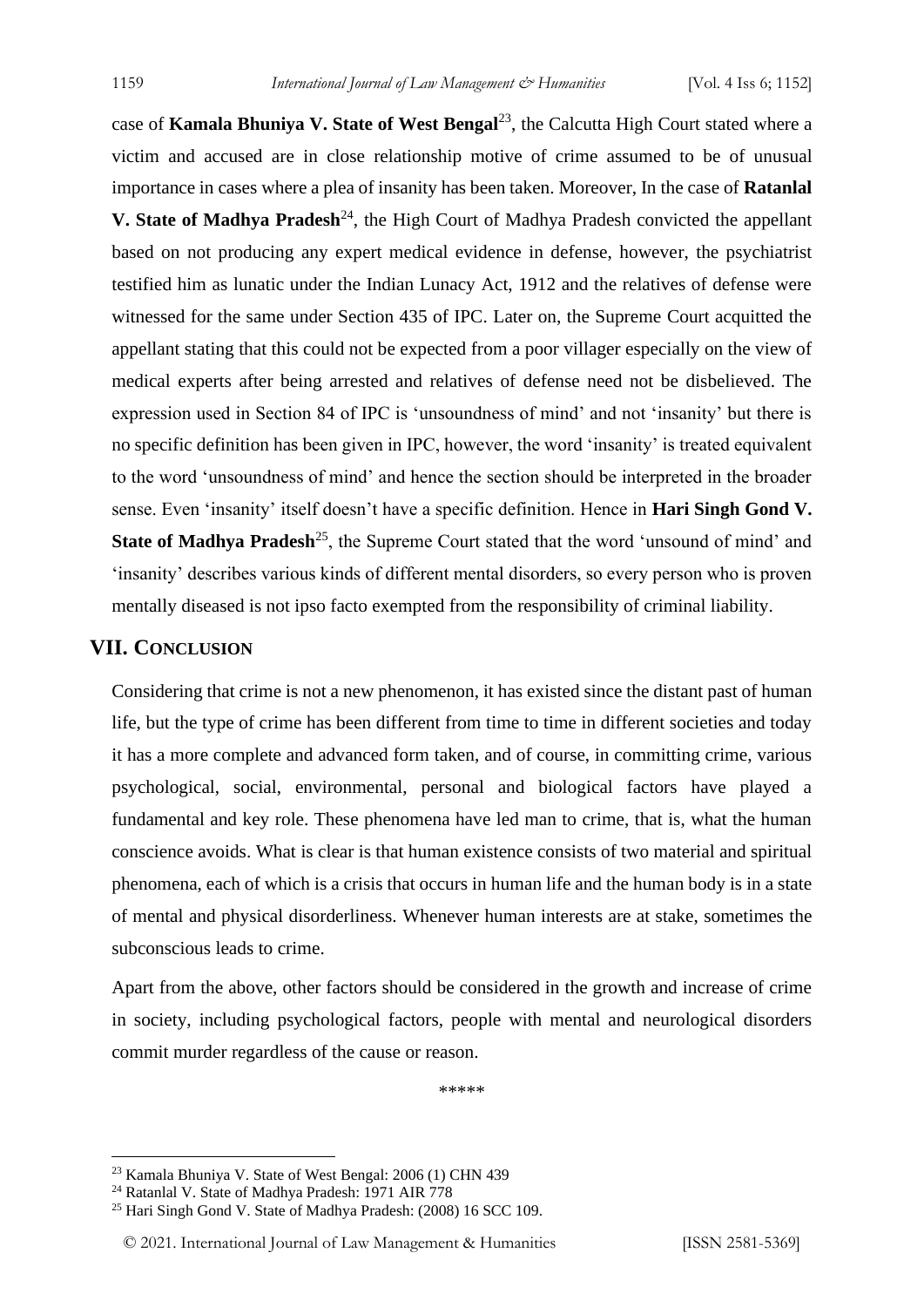#### **VIII. REFERENCES**

- 1. Dr. D.K. Sharma, Psychology of crime: Random Publication, Delhi, 2019.
- 2. Fazel, S.& Grann, Impact of severe mental illness on violent crime: American Journal Psychiatry, 2006.
- 3. Grijesh Shukla, Criminology: LexisNexis, New delhi, 2013.
- 4. M. Wali. Amine, general criminal law: Mustaqbil publication, Kabul: 2014.
- 5. Mahdi. K. Fundamentals of Criminology: Tehran University Publication, 2014.
- 6. Navin Kumar, Criminal Psychology, LexisNexis: Haryana, 2015.
- 7. Prof. N. V. Paranjape, criminology and penology with victimology: central law publication, Allahabad, 2012.
- 8. Raymond. Gisin, translated, Mahdi. Kenya, Theoretical criminology: Majid publication, Tehran, 2006.
- 9. Reza. Noor Baha, Criminological field: Tehran University Publication, 2013.
- 10. Richard Cloward, Delinquency and opportunity: Free press, New York, 1960.
- 11. Rosen, M. J., & Teasdale, Mental Illness and Crime. The Encyclopedia of Crime & Punishment. 2016
- 12. Shafi. Salih, Criminology: Hamid Publication, Kabul, 2016.
- 13. Taj Zaman. Danish, who is the criminal and what is criminology: Kaihan publication, Iran, 2011, Iran.
- 14. The Afghanistan penal code, 1976.
- 15. The Indian penal code, 1860 (act 45 of 1860).
- 16. State of Rajasthan V. Shera Ram: (2012) 1 SCC 602, Para No. 21
- 17. Shrikant Anandrao Bhosale V. State of Maharashtra: (2002) 7 SCC 748
- 18. Kamala Bhuniya V. State of West Bengal: 2006 (1) CHN 439
- 19. Digendra Nath Roy V. State of West Bengal: 1970 Cri LJ 529
- 20. Digendra Nath Roy V. State of West Bengal: 1970 Cri LJ 529, Para No. 7
- 21. Ratanlal V. State of Madhya Pradesh: 1971 AIR 778
- 22. Hari Singh Gond V. State of Madhya Pradesh: (2008) 16 SCC 109.
- 23. https://www.who.int/news-room/fact-sheets/detail/mental-disorders . On 8 Dec 2021.